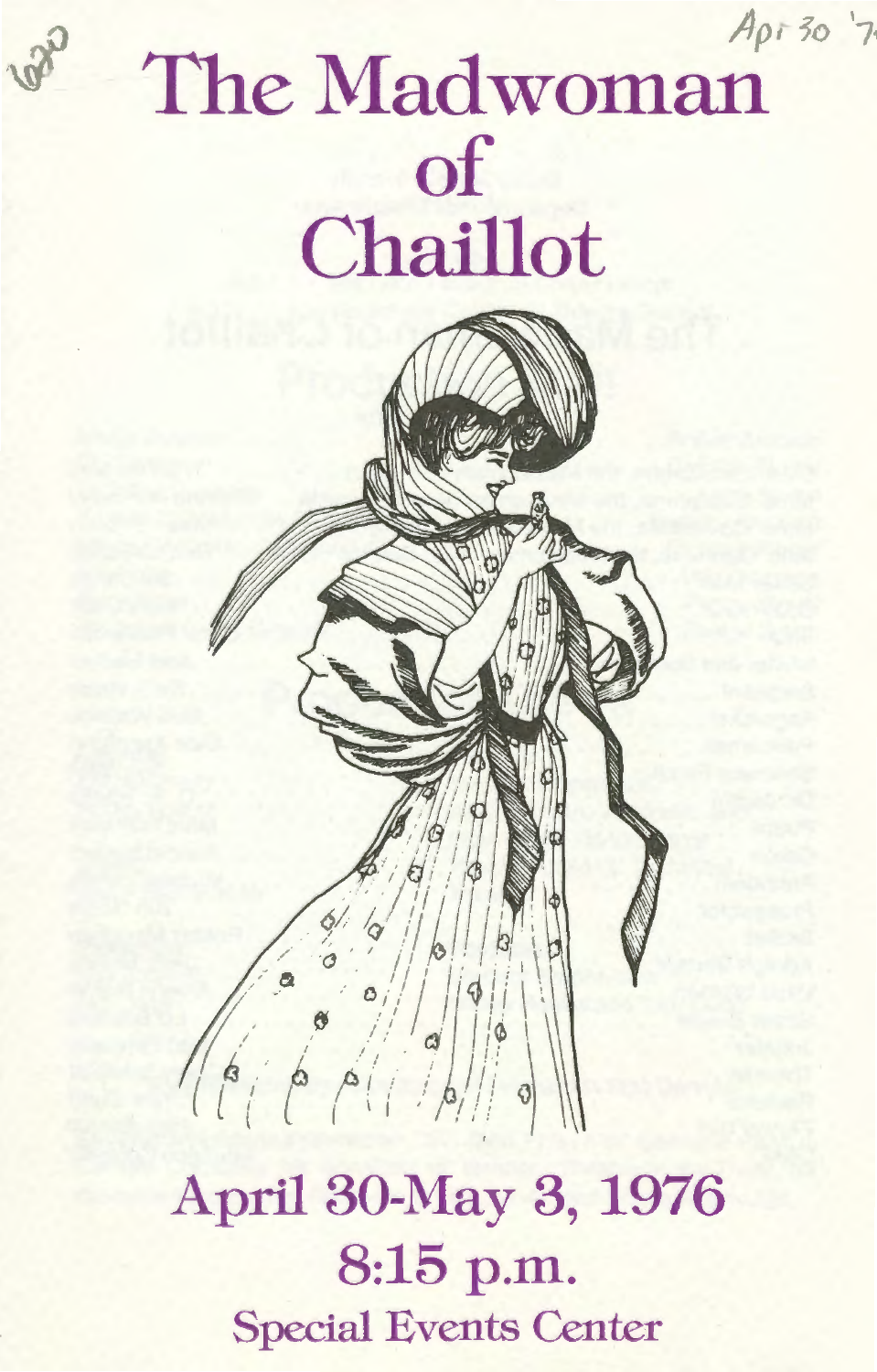#### Boise State University Department of Theatre Arts

presents

### **The Madwoman of Chaillot**

by

Jean Giraudoux

| Countess Aurelia, the Madwoman of Chaillot Trish Coonts                                                    |  |
|------------------------------------------------------------------------------------------------------------|--|
| Mme. Josephine, the Madwoman of La Concorde Victoria Holloway                                              |  |
| Mme. Constance, the Madwoman of Passy Stacy Ericson                                                        |  |
| Mile. Gabrielle, the Madwoman of St. Sulpice Denice Sanzo                                                  |  |
|                                                                                                            |  |
|                                                                                                            |  |
|                                                                                                            |  |
|                                                                                                            |  |
|                                                                                                            |  |
|                                                                                                            |  |
| Policeman Dale Aspelund                                                                                    |  |
|                                                                                                            |  |
|                                                                                                            |  |
|                                                                                                            |  |
|                                                                                                            |  |
|                                                                                                            |  |
|                                                                                                            |  |
|                                                                                                            |  |
| Adolph Bertaut (all contains and contain and all contains and all contains and all contains a lerry Bryant |  |
|                                                                                                            |  |
|                                                                                                            |  |
|                                                                                                            |  |
|                                                                                                            |  |
|                                                                                                            |  |
|                                                                                                            |  |
|                                                                                                            |  |
|                                                                                                            |  |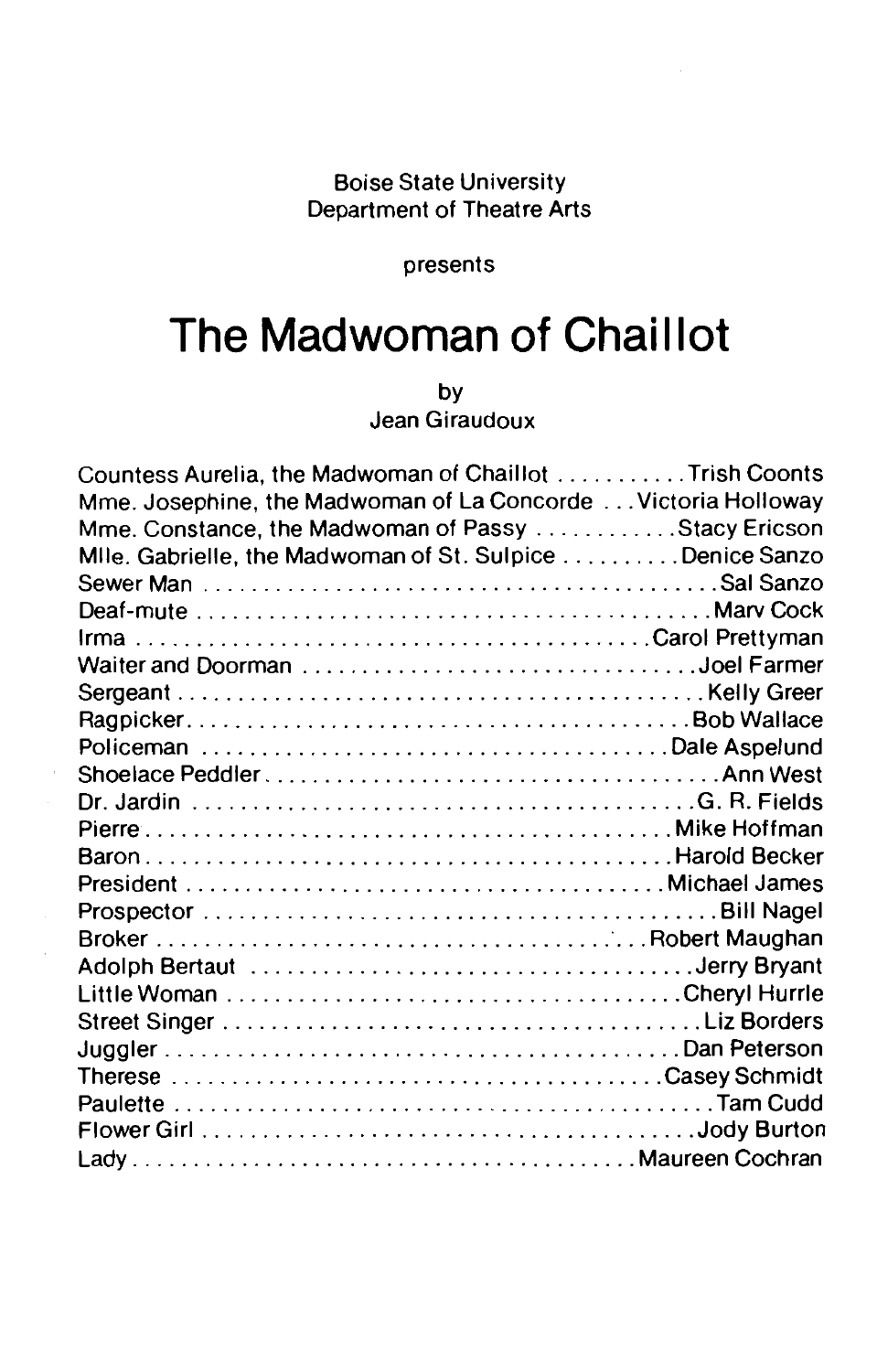#### **Time**

#### Late 1940's

#### **Place**

Act I The Cafe Terrace of Chez Francis Act II The Countess' Cellar - 21 Rue de Chaillot

### **Production Staff**

| Women's Costumes Designed by Barbara Hosford |  |
|----------------------------------------------|--|
| Men's Costumes Designed byDelores Ringer     |  |
|                                              |  |
|                                              |  |
|                                              |  |

### **Production Crews**

#### **Lighting**  Eric Bischoff Nancy Harms

**Sound**  Bruce Richardson

### **Properties**

Kay Stowell Jan Logan

### **Scenery**

Student Employees: Seelye Smith, Jon Irwin, and Marv Cock. Members of Theatre Arts 118: Technical **Theatre** 

### **Costumes**

Student Employees: Nancy Harms and Tam Cudd

Play produced by permission of Dramatists Play Service.

**Special Acknowledgements:** Mr. Don Frisch of Georgia-Pacific Lumber Company for donation of lumber, Theatre-in-the-Trunk for costume accessories, Delsa Ice Cream Parlor, and Fran's Wig Image.